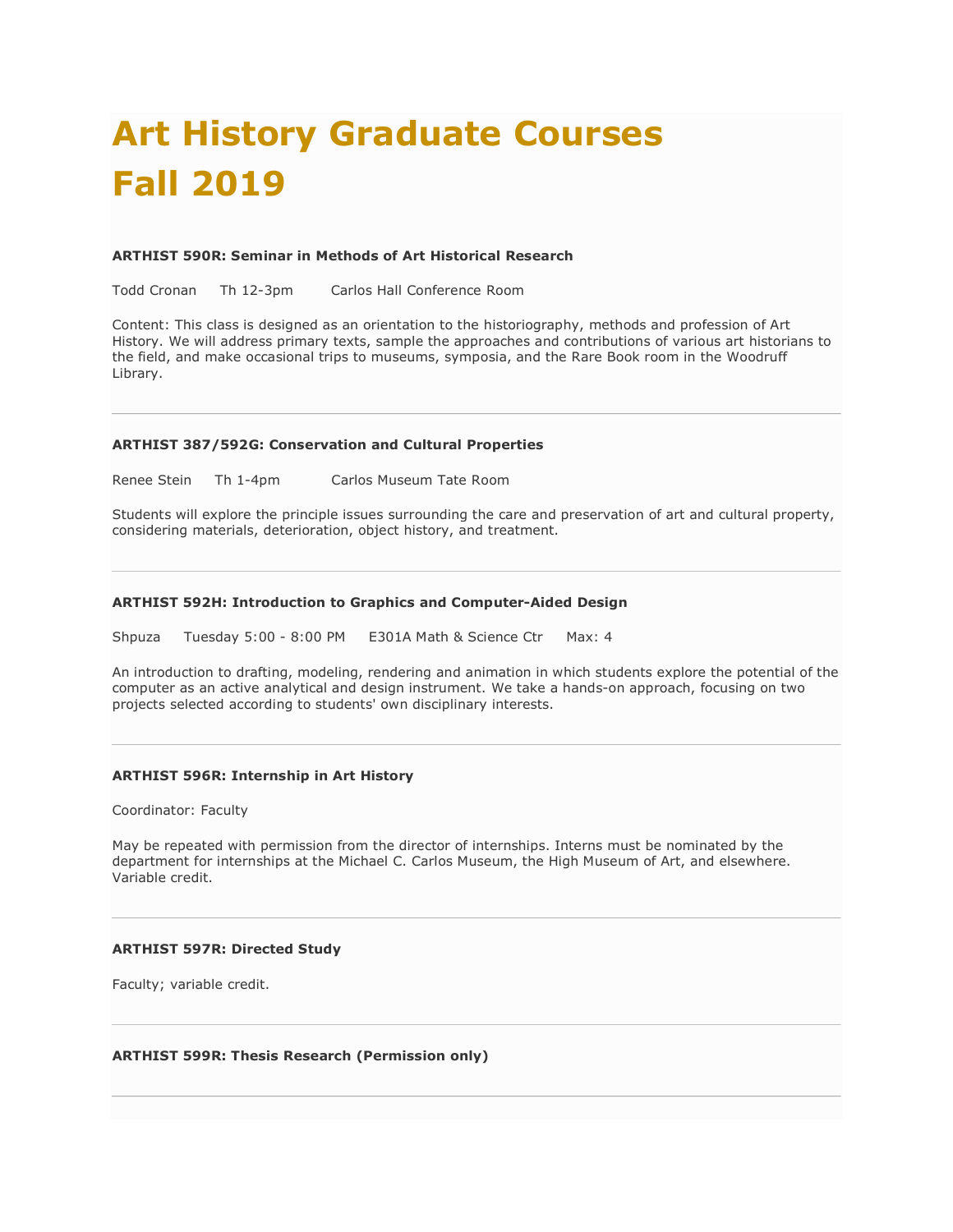## **ARTHIST 719R: Ancient Egyptian conceptions and experiences of images**

Rune Nyord M 1-4pm Carlos Hall Conference Room

Images in ancient Egypt were ubiquitous and used for a wide variety of purposes, perhaps most famously hieroglyphic writing, reliefs and paintings on the walls of temples and tombs, as well as cultic and monumental statues. Drawing on different types of ancient sources as well as theoretical discussions from Egyptology and beyond, this course explores the various ways in which the relationship between an image and that which it represents could be understood and utilized, covering the full cycle of attested practices of planning, making, using, altering, and destroying images.

## **ARTHIST 485RW/735 Materiality and the Senses in the Art of the Ancient Americas**

Megan O'Neil T 10am-1pm Carlos Hall Conference Room

This seminar explores the arts of selected cultures in the ancient Americas according to two overlapping themes, materiality and the senses. We will examine the meanings of materials such as jade, gold, and ceramics and address both how artists shaped those materials and how people experienced them through multiple senses, including sight and touch. The course includes close study of objects in the Michael C. Carlos Museum.

### **ARTHIST 475RW-2/759R: Emblem Books and Alba Amicorum in Germany and the Low Countries, 1550-1700**

Walter Melion Th 9am-12pm Rose Library Seminar Room

This course examines the form, function, and argument of emblem books and *alba amicorum* (friendship albums) produced in the Low Countries—mainly Antwerp and Amsterdam—between the mid-sixteenth and late seventeenth centuries. The term *emblematum/emblemata* was coined by the jurist Andrea Alciato in 1522: he used it to designate a novel literary device—the witty and erudite pairing of a motto with an epigrammatic commentary. In commenting on the motto, the epigram often makes use of verbal images, and perhaps as a result, one of the earliest (unauthorized) printings of Alciati's manuscript *Emblemata* (Augsburg: Heinrich Steyner, 1531) translates *verba* into *picturae*, incorporating woodcut illustrations, interpolated not by Alciato, but by the publisher. Whereas the original *Emblemata* were erudite, festive, and occasionally ribald, the illustrated versions issued in Southern Germany and France (mainly Lyons) utilized pictures to appeal to a much wider public of reader-viewers.

The *album amicorum* generally took the form of a book with blank pages—either paper or parchment, sometimes printed with ornaments and framing elements—which was circulated by the owner amongst her/his acquaintances, all of whom were expected to fashion, either verbally or pictorially, an affective image of their relationship to the album's proprietor. The community of signatories, through the act of signing, constituted themselves as a network of exchange within which the sharing of knowledge, authority, and affection was staged. Emblem books with interleaved blank pages were often used as the basis for *alba amicorum*, and many of the entries in *alba* were couched in emblematic form.

#### **ARTHIST 790R: Grad Tutorial: Teaching Art History**

Linda Merrill W 1-2:50pm Carlos Hall Conference Room

ARTHIST 790/791 is designed to meet the Graduate School (TATTO) requirement for a teacher training course for students in art history. It is required of those graduate students serving as TAs in ARTHIST 101/102, and is offered in concert with their teaching experience in those courses.